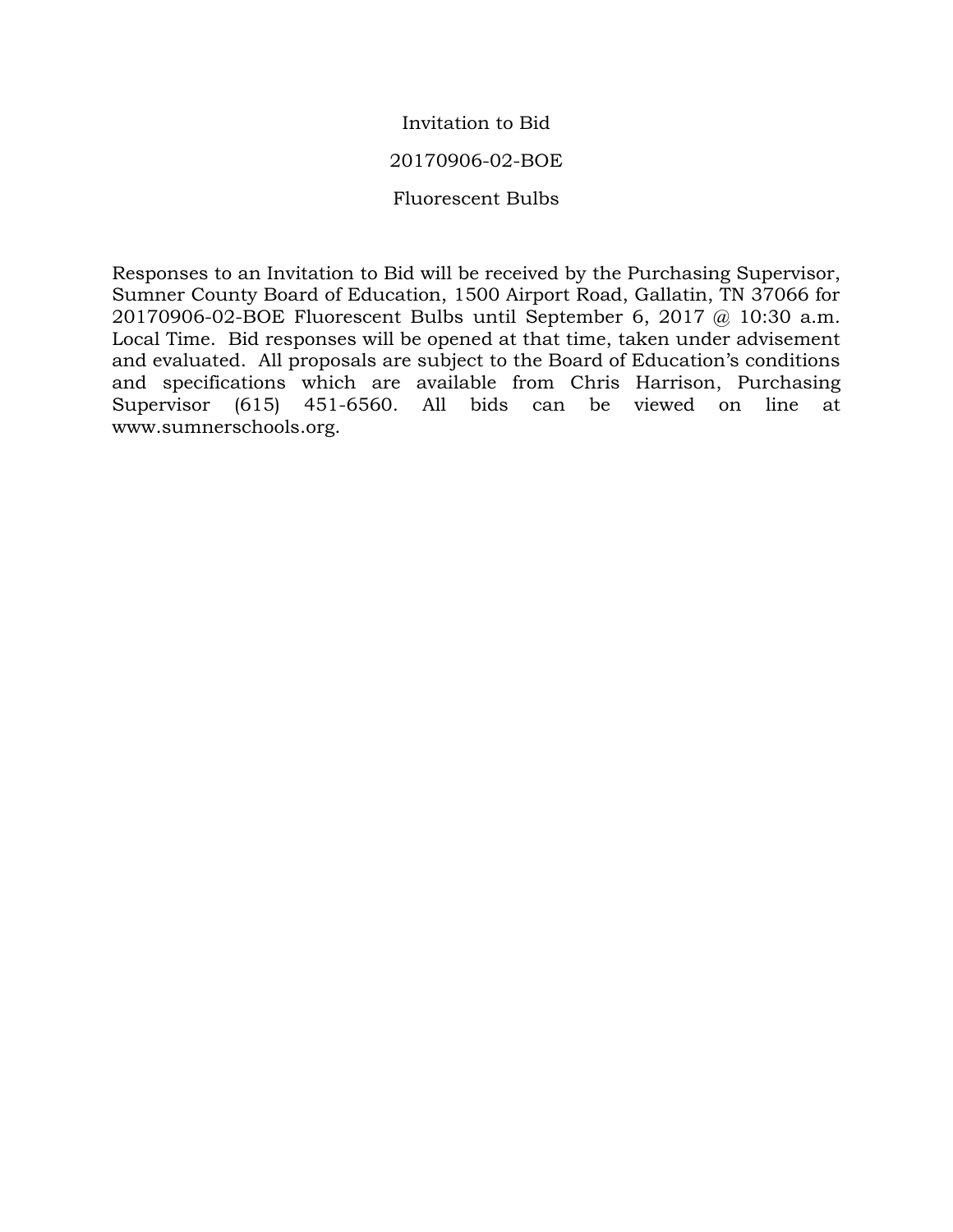## **SUMNER COUNTY BOARD OF EDUCATION REQUEST FOR QUOTATION**

#### **Bid No.: 20170906-02-BOE Fluorescent Bulbs Date Released: August 21, 2017**

Bid subject to the Standard Terms and Conditions provided. Bid must be received by:

#### **Date/Time: September 6, 2017 @ 10:30 a.m. Local Time**

Address: Sumner County Board of Education Attn: Purchasing Supervisor 1500 Airport Road Gallatin, TN 37066

# **THIS IS NOT AN ORDER**

| <b>ITEM NO.</b> | <b>UNIT</b> | <b>QUANTITY</b> | <b>DESCRIPTION</b> | <b>UNIT PRICE</b> | <b>EXTENDED TOTAL</b> |
|-----------------|-------------|-----------------|--------------------|-------------------|-----------------------|
| 1               | Case        | 120             | F32T8/SPP41/ECO    |                   |                       |
| 2               | Case        | 230             | F28T8/VLSPX41ECO   |                   |                       |
| 3               | Case        | 100             | F34/CX41/WM/ECO    |                   |                       |
|                 |             |                 |                    | <b>TOTAL BID</b>  |                       |

\*All pricing shall be considered fixed for the duration of the contract term.

\*\* BIDDER IS TO COMPLETE INFORMATION AND SIGN BID BELOW

By checking this box, Proposer agrees that SCS reserves the right to extend the terms, conditions, and prices of this contract to other Institutions (such as State, Local and/or Public Agencies) who express an interest in participating in any contract that results from this RFQ. Each of the piggyback Institutions will issue their own purchasing documents for the goods/services. Proposer agrees that SCS shall bear not responsibility or liability for any agreements between Proposer and the other Institution(s) who desire to exercise this option.

| Vendor Legal Name: |  |
|--------------------|--|
|                    |  |
|                    |  |

Address: \_\_\_\_\_\_\_\_\_\_\_\_\_\_\_\_\_\_\_\_\_\_\_\_\_\_\_\_\_\_\_\_\_\_\_\_\_\_\_\_\_\_\_\_\_\_\_\_\_\_\_\_\_\_\_\_\_\_\_\_\_\_\_\_\_\_\_\_\_\_\_\_\_\_\_\_\_

(*street*) (*city, state, zip*)

Authorized Signature: \_\_\_\_\_\_\_\_\_\_\_\_\_\_\_\_\_\_\_\_\_\_\_\_\_\_\_\_\_\_\_\_\_\_\_\_\_\_\_\_\_\_\_\_\_\_\_\_\_\_\_\_\_\_\_\_\_\_\_\_\_\_\_\_\_\_

Printed Name: \_\_\_\_\_\_\_\_\_\_\_\_\_\_\_\_\_\_\_\_\_\_\_\_\_\_\_\_\_\_\_\_\_\_\_\_\_\_\_\_\_\_\_\_\_\_\_\_\_\_\_\_\_\_\_\_\_\_\_\_\_\_\_\_\_\_\_\_\_\_\_\_

Date:  $\Box$ 

**20170906-02-BOE Fluorescent Bulbs**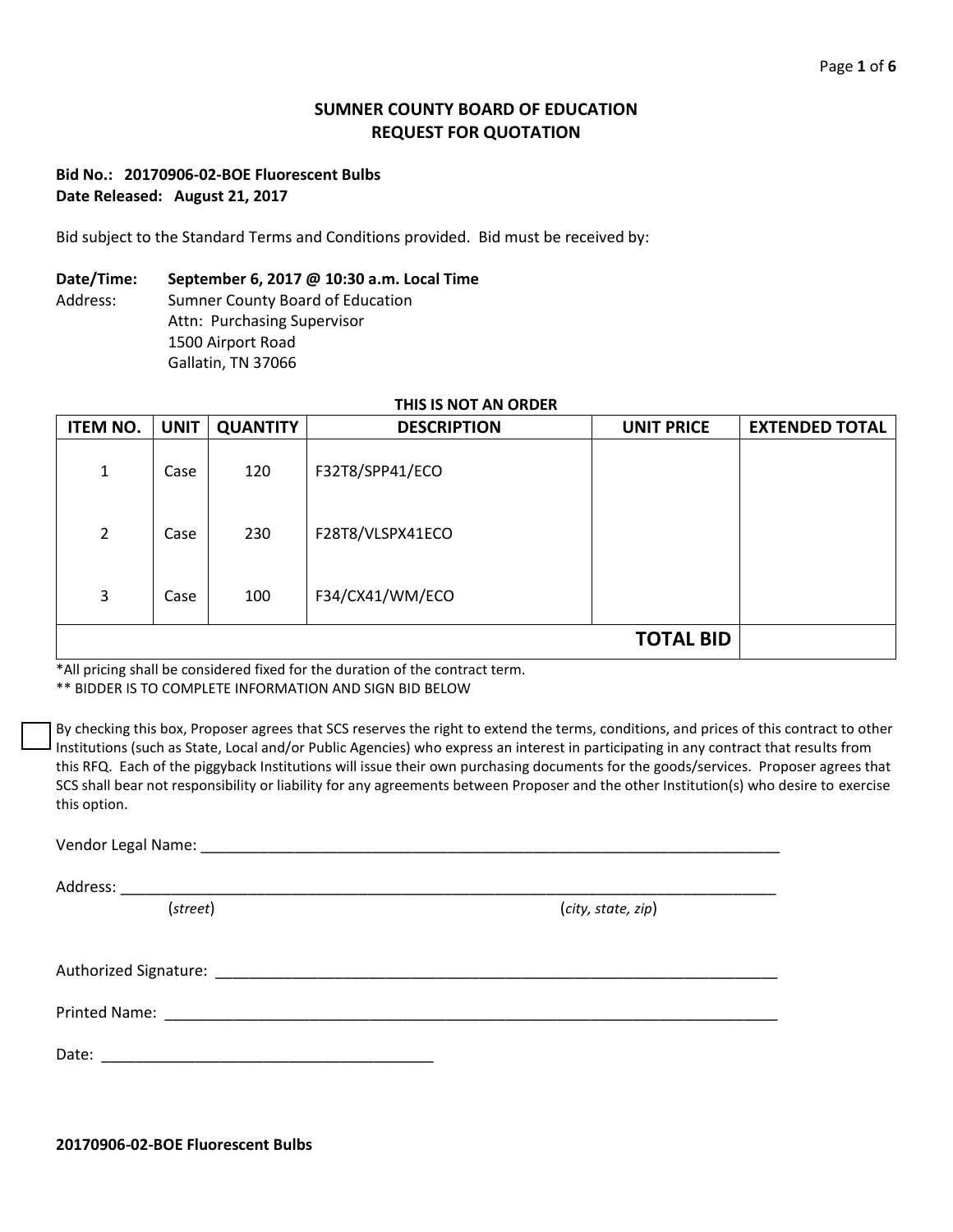# **NOTICE TO PROPOSERS**

There may be one or more amendments to this RFQ. In order to receive communication for any such amendments issued specifically to this RFQ, the proposer must provide the information requested below to the Sumner County Board of Education (SCS) Purchasing Department. The information may be sent by email to: Chris Harrison, Purchasing Supervisor, chris.harrison@sumnerschools.org. SCS will send amendments only to those proposers which complete and return this information in a timely manner.

| RFQ Number:             | 20170906-02-BOE Fluorescent Bulbs |
|-------------------------|-----------------------------------|
| Company Name:           |                                   |
| <b>Mailing Address:</b> |                                   |
|                         |                                   |
|                         |                                   |
| Phone Number:           |                                   |
| <b>Contact Person:</b>  |                                   |
| Email Address:          |                                   |

Emailed amendments will be sent in a Microsoft Word (Office for Windows) or Portable Document Format (pdf) format. Any alterations to the document made by the proposer may be grounds for rejection of proposal, cancellation of any subsequent award or any other legal remedies available to SCS.

Amendments will also be posted on the SCS website **https://sumnerschools.org/index.php/current-bids-and-rfps** and attached to the solicitation listing as a PDF or WORD file. Check the particular solicitation on the Current Bids and RFPs webpage for any posted amendments.

By completing and returning this form, the Proposer has expressed its intent to provide a proposal for **20170906-02-BOE Fluorescent Bulbs.**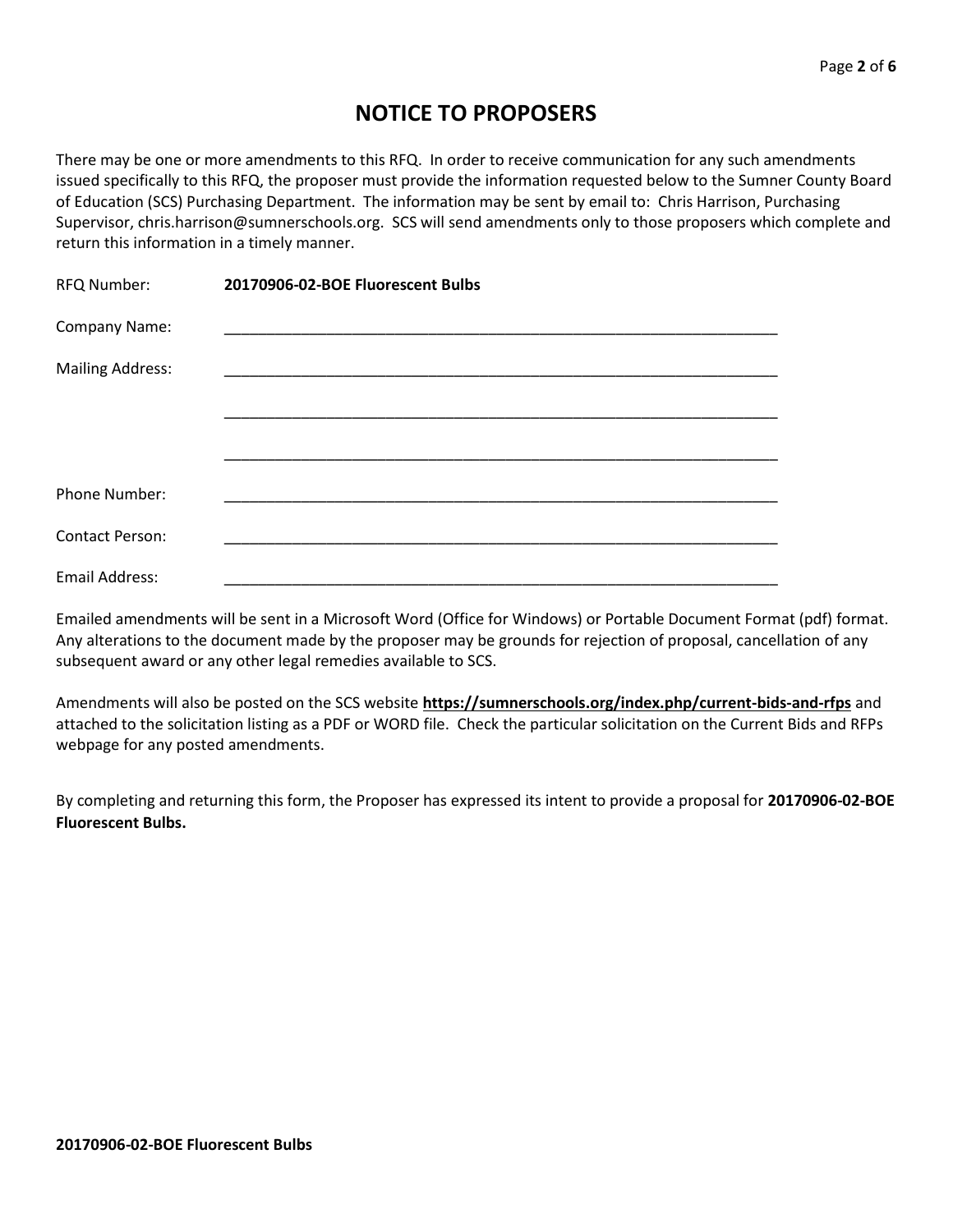#### **SUMNER COUNTY BOARD OF EDUCATION REQUEST FOR QUOTATION 20170906-02-BOE Fluorescent Bulbs**

The Sumner County Board of Education, herein known as "SCS", is soliciting bids for the bulk purchase of fluorescent bulbs. The bid price is to be valid for a period of ninety (90) days from the date of bid opening.

## **Delivery Instructions**

- Must be palletized and shrink wrapped.
- Must include cost for tailgate delivery.
	- o SCS has a loading dock and forklift available.
- Delivery will be rejected if any boxes appear to be damaged.
- Delivery Address: Sumner County Board of Education 1500 Airport Road Gallatin, TN 37066

\**SCS shall not be responsible for any expense related to a rejected delivery*.

#### **SPECIFIC INFORMATION**

SCS has chosen to select General Electric (GE) as its preferred manufacturer. SCS shall accept products that meet or exceed the performance and workmanship of the brand/model numbers referenced in the RFQ document. Bidders are to notify the Purchasing Supervisor if the specifications are not perceived to be open and fair.

The Unit Price/Extended Price must include cost for materials and delivery.

#### **F32T8/SPP41/ECO**

- GE Item No. 66349
- 32 watt
- 4100K
- 36 bulbs per case

#### **F28T8/XLSPX41ECO**

- GE Item No. 72866
- $\bullet$  28 watt
- 4100K
- 36 bulbs per case

## **F34/CX41/WM/ECO**

- GE Item No. 66474
- 34 watt
- 4100K
- 30 bulbs per case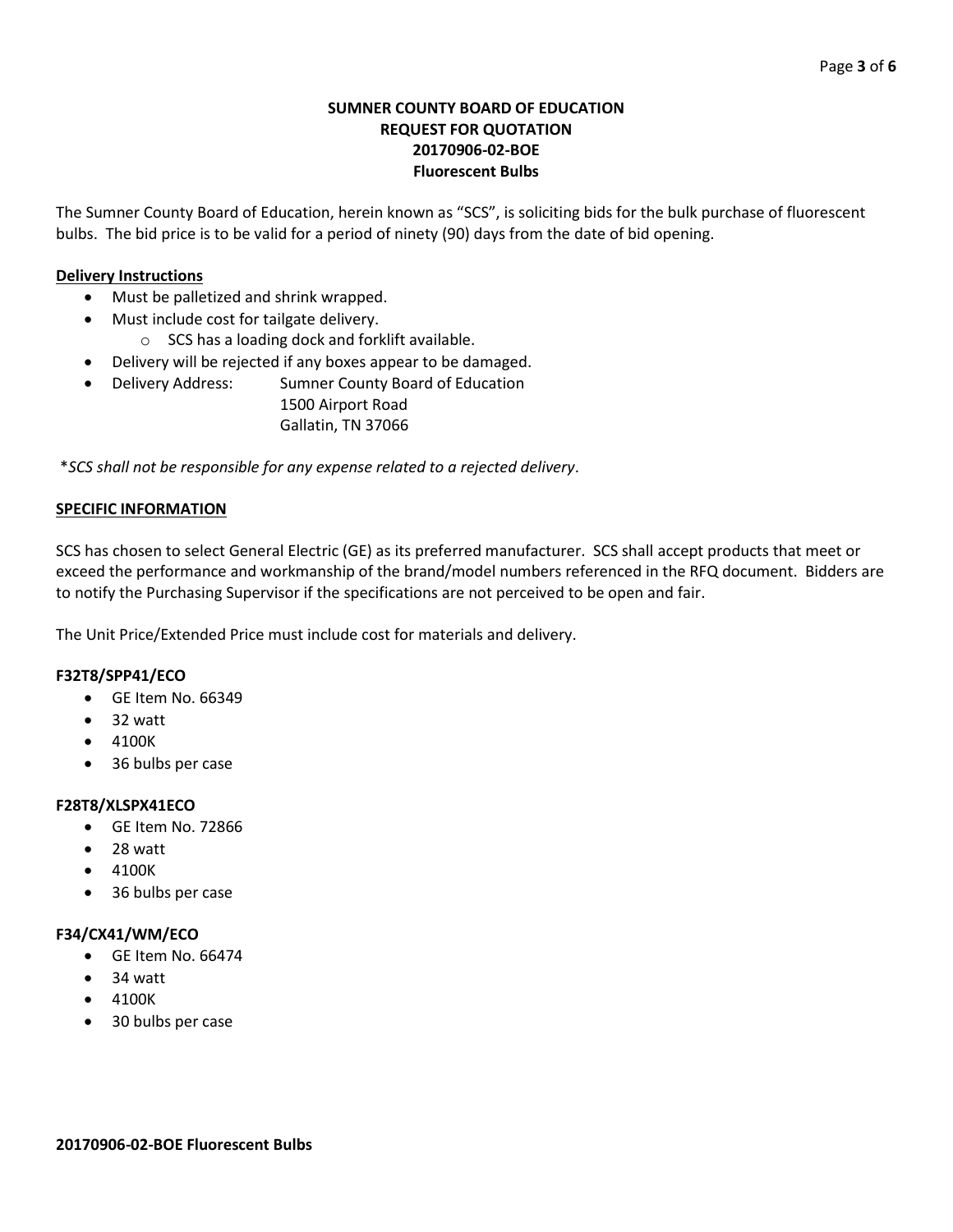#### **REQUEST FOR QUOTATION STANDARD PURCHASING TERMS & CONDITIONS SUMNER COUNTY BOARD OF EDUCATION (SCS)**

#### **1. PREPARATION AND SUBMISSION OF BID.**

- **a.** Failure to examine any drawings**,** specifications, or instructions will be at the bidder's risk. Any deviation from the stated terms, conditions and specifications must be coordinated with and approved in writing by the SCS Purchasing Supervisor.
- **b.** BID SUBMITTAL / SIGNATURE: Bid shall give the full name and business address of the bidder. If the bidder is a corporation, the name shall be stated as it is in the corporate charter. Bids must be signed in ink by the bidder's authorized agent. Unsigned bids will be rejected. Bids are to be sealed and the outside of the envelope is to reference the bid number. The person signing the bid must show his title, and if requested by the institution, must furnish satisfactory proof of his or her authority to bind his or her company in contract. Bidder understands that by submitting a bid with an authorized signature, it shall constitute an offer to SCS. Bids must be typewritten or in ink; otherwise they may not be considered. Purchase orders will be issued to the firm name appearing on the W9. Facsimile responses will not be considered.
- **c.** SCS is not responsible for any costs incurred by any vendor pursuant to the RFP. The vendor shall be responsible for all costs incurred in connection with the preparation and submission of its proposal.
- **d.** All bids that exceed \$25,000 must have the Company Name, License Number, Expiration Date thereof and License Classification of Contractor listed on the outside of the sealed envelope, as required by State of Tennessee Code Annotated 62-6-119.
- **e.** Bids are to be received in the location designated on the bid no later than the specified date and time. Late bids will NOT be opened or considered.
- **f.** No erasures permitted. Errors may be crossed out and corrections printed in ink or typewritten adjacent to error and must be initialed in ink by person signing bid.
- **g.** Specifications: Reference to available specifications shall be sufficient to make the terms of the specifications binding on the bidder. The use of the name of a manufacturer, or any special brand or make in describing an item does not restrict the bidder to that manufacturer or specific article, unless specifically stated. Comparable products of other manufacturers will be considered if proof of compatibility is contained in the bid. Bidders are required to notify SCSs Purchasing Supervisor whenever specifications/procedures are not perceived to be fair and open. The articles on which the bids are submitted must be equal or superior to that specified. Informative and Descriptive Literature: The bidder must show brand or trade names of the articles bid, when applicable. It shall be the responsibility of the vendor, including vendors whose product is referenced, to furnish with the bid such specifications, catalog pages, brochures or other data as will provide an adequate basis for determining the quality and functional capabilities of the product offered. Failure to provide this data may be considered valid justification for rejection of bid.
- **h.** Samples: Samples of items when called for, must be furnished free of expense, and if not destroyed will, upon vendor's request within ten (10) days of bid opening, be returned at the bidder's expense. Each sample must be labeled with the bidder's name, manufacturer's brand name and number, bid number and item reference.
- **i.** Time of Performance: The number of calendar days in which delivery is to be made after receipt of order shall be stated in the bid and may be a factor in making an award, price notwithstanding. If no delivery time is stated in the bid, bidder agrees that delivery is to be made within two weeks (10 business days) of order.
- **j.** Transportation and delivery charges should be included in the price and be fully prepaid by the vendor to the destination specified in the bid. Bid prices shall include delivery of all items F.O.B. destination.
- **k.** New materials and supplies must be delivered unless otherwise specifically stated in the bid.
- **l.** Alternate/multiple bids will not be considered unless specifically called for in the bid.
- **m.** Only bids submitted on bid forms furnished by the Institution will be considered.
- **n.** By signing this bid where indicated, the bidder agrees to strictly abide by all local, state and federal statutes and regulations. The bidder further certifies that this bid is made without collusion or fraud.
- **o.** Failure to Bid/Error in Bid. In case of error in the extension of prices in the bid, the unit price will govern. Late bids will NOT be opened or considered. Bidders are cautioned to verify their bids before submission, as amendments received after the bid deadline will not be considered. No bid shall be altered, amended or withdrawn after opening. After bid opening, a bidder may withdraw a bid only when there is obvious clerical error such as a misplaced decimal point, or when enforcement of the bid would impose unconscionable hardship due to an error in the bid resulting in a quotation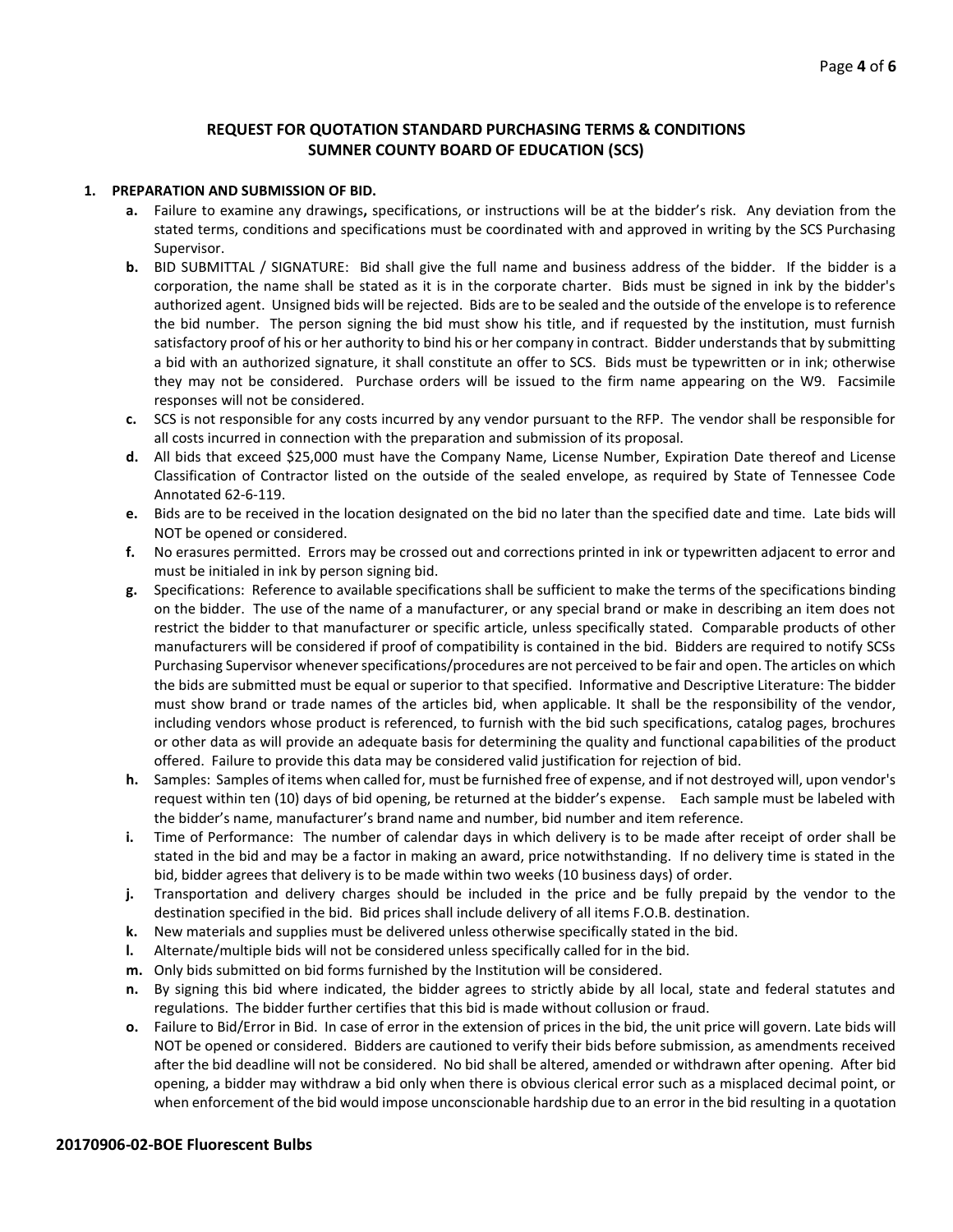substantially below the other bids received. Bid withdrawals will be considered only upon written request of the bidder.

- **2. OPEN RECORDS.** In order to comply with the provisions of the Tennessee Open Records Act, all bids will be publicly opened and are subject to public inspection after the award upon written request. Bidders may be present at bid opening. Summary information will be posted the SCS website, www.sumnerschools.org under the Invitation to Bid link.
- **3. ACCEPTANCE AND AWARD.** SCS reserves the right to reject any and all bids and to waive any informality in bids and, unless otherwise specified by the bidder to accept any item in the bid. Action to reject all bids shall be taken for unreasonably high prices, errors in the bid documents, cessation of need, unavailability of funds, or any other reason approved by SCS.
	- **a.** Contracts and purchases will be made with the lowest, responsive, responsible, qualified bidder. The quality of the articles to be supplied, their conformity with the specifications, their suitability to the requirements of the Institution, cash discount offered and the delivery terms will be taken into consideration.
	- **b.** Any deviation from these stated terms, specifications and conditions must be coordinated with and approved in writing by the Purchasing Supervisor.
	- **c.** Prices quoted on the response (if any) are to be considered firm and binding until the said equipment, supplies or services are in the possession of SCS.
	- **d.** SCS reserves the right to order more or less than the quantity listed in the bid.
	- **e.** Prices quoted in the response (if any) are to be considered firm and binding until the terms and conditions of the RFQ are in the possession of SCS.
	- **f.** If a bidder fails to state a time within which a bid must be accepted, it is understood and agreed that SCS shall have ninety (90) days to accept.
	- **g.** No purchase or contract is authorized or valid until the issuance of a SCS purchase order in accordance with SCS policy. No SCS employee is authorized to purchase equipment, supplies or services prior to the issuance of such a purchase order.
	- **h.** If the appropriate space is marked on the bid, other Institutions (such as State, Local and/or Public Agencies) may purchase off the contract during the same period as SCS.
	- **i.** The awarded bidder will be required to post a performance and payment bond in the amount of 25% of the contract price if it exceeds \$100,000 as stated by State of Tennessee Code Annotated 12-4-201.
	- **j.** If the project cost is in excess of \$25,000 a performance bond must be secured by the requesting part in an amount equal to the market improvement value.
- **4. PAYMENT**. Payment terms must be specified in the bid response, including any discounts for early payment. Partial payments will not be approved unless justification for such payment can be shown. Terms will be net 30 days. Payment will not be made until all the conditions of the RFP/RFQ are inspected and approved as meeting all specifications by persons appointed by SCS.
- **5. DEFAULT OF SELECTED VENDOR.** In case of vendor default, SCS may procure the articles or services from other sources and hold the defaulting vendor responsible for any resulting cost. If the awarded vendor violates any terms of their response, the contract, SCS policy or any law, they may be disqualified from bidding for a period of two years for minor violations or longer for major violations. Bids from disqualified bidders will not be accepted during the period of disqualification.
- **6. INSPECTION OF PURCHASES.** Articles received which are not equivalent will not be accepted and will be picked up by the vendor or returned to vendor, shipping charges collect. SCS shall have a reasonable period in which to inspect and accept or reject materials without liability. If necessity requires SCS to use nonconforming materials, an appropriate reduction in payment may be made.
- **7. TAXES.** SCS is tax exempt; do not include taxes in quotation. Vendors making improvements or additions to, or performing repair work on real property for SCS are liable for any applicable sales or use tax on tangible personal property used in connection with the contract or furnished to vendors by the state for use under the contract.
- **8. NONDISCRIMINATION.** SCS is an equal opportunity employer. SCS and bidder agree to comply with Titles VI and VII of the Civil Rights Act of 1964, Title IX of the Education Amendments of 1972, Section 504 of the Rehabilitation Act of 1973, Executive Order 11,246, the Americans with Disabilities Act of 1990 and the related regulations to each. Each party assures that it will not discriminate against any individual including, but not limited to employees or applicants for employment and/or students,

#### **20170906-02-BOE Fluorescent Bulbs**